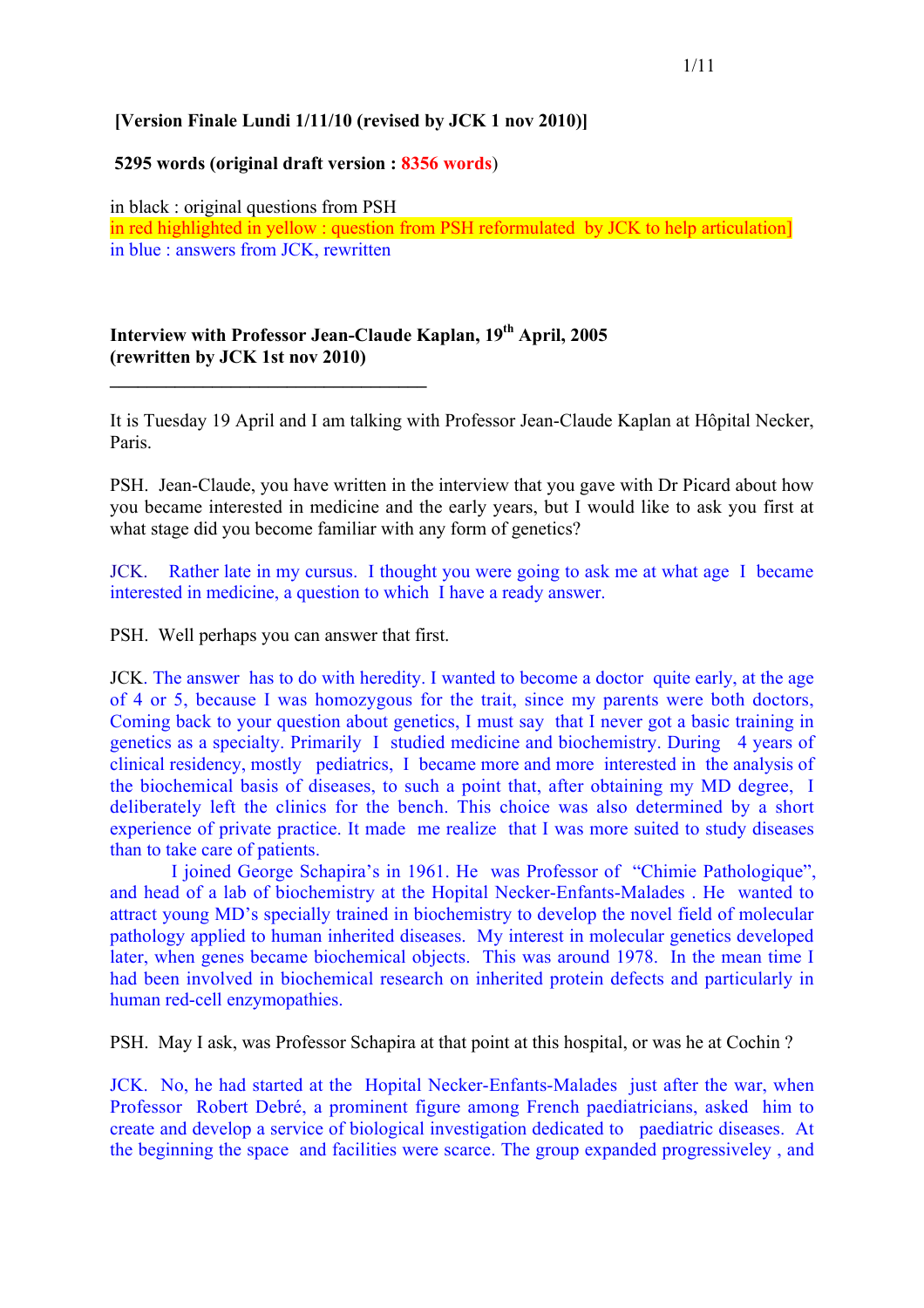in 1968 it moved to Hopital Cochin in a new and big lab with much better facilities. It became later the Institute of Molecular Pathology.

PSH. And was his service part of the overall children's service with Debré or was it a separate laboratory ?

JCK. It was a separate laboratory. Robert Debré always supported Schapira, but he never tried to "phagocyte" him. From the beginning Schapira's lab was independent from the paediatric unit.

PSH. That's very interesting. May I ask then, you also at that time were working here at Necker?

JCK. I joined Schapira's group in Necker-Enfants-Malades in 1961, and I followed the translocation to Cochin seven years later.

PSH. At that time, was there any close link between the group of Schapira and people such as Lamy, Jean Frézal and others?

JCK. The only links were geographic, everybody being in the same hospital. But in terms of research, there were no links at all, instead there was a real gap. This is because George Schapira with his double background in medicine and basic science had a far-sighted vision of the future of medical sciences. He strongly believed in the molecular approach. This contrasted with the medical community in France in the post-war period still sticking to its clinical tradition. Later in he 50's the French medical geneticists focused on cytogenetics with the success you know. I remember that Jean de Grouchy attended Schapira's staff meetings.

PSH. It seems from what you say and also in your previous interview, that Schapira must have been a quite unique person, at least in France

JCK. Definitely, he was a visionary, a pioneering figure in our country, because him and his close collaborators: Fanny Schapira (his wife), Jean-Claude Dreyfus, and Jacques Kruh had a double curriculum : medicine and basic sciences. They were inspired by Linus Pauling's new concept of molecular pathology. In the middle of the 50' they were joined by other MD research scientists, such as Dominique Labie and Jean Rosa. Everybody in the group used to think and search at the molecular level. This is why they were interested in haemoglobinopathies and enzymopathies. When I joined the group in 1961, people were elated by three recent major breakthroughs : the publication of Jacob & Monod's model of procaryote gene regulation (lactose operon), the discovery of messenger RNA, the deciphering of the first codon (UUU = phenylalanine). This excitement was not shared by the other biochemists affiliated to medical schools. I was very lucky to join Schapira's group precisely at that time

Coming back to the great figures of that time, you must realize that both Robert Debré and George Schapira were men of exception. The former founded the modern school of paediatrics in France. The latter, with his alter ego Jean-Claude Dreyfus, created the French school of molecular pathology in medicine. Schapira and his followers were the only ones, in the research hospital community, to be in close contact with the leading groups in molecular biology, at the Pasteur Institute (Jacques Monod, Francois Jacob, André Lwoff, Elie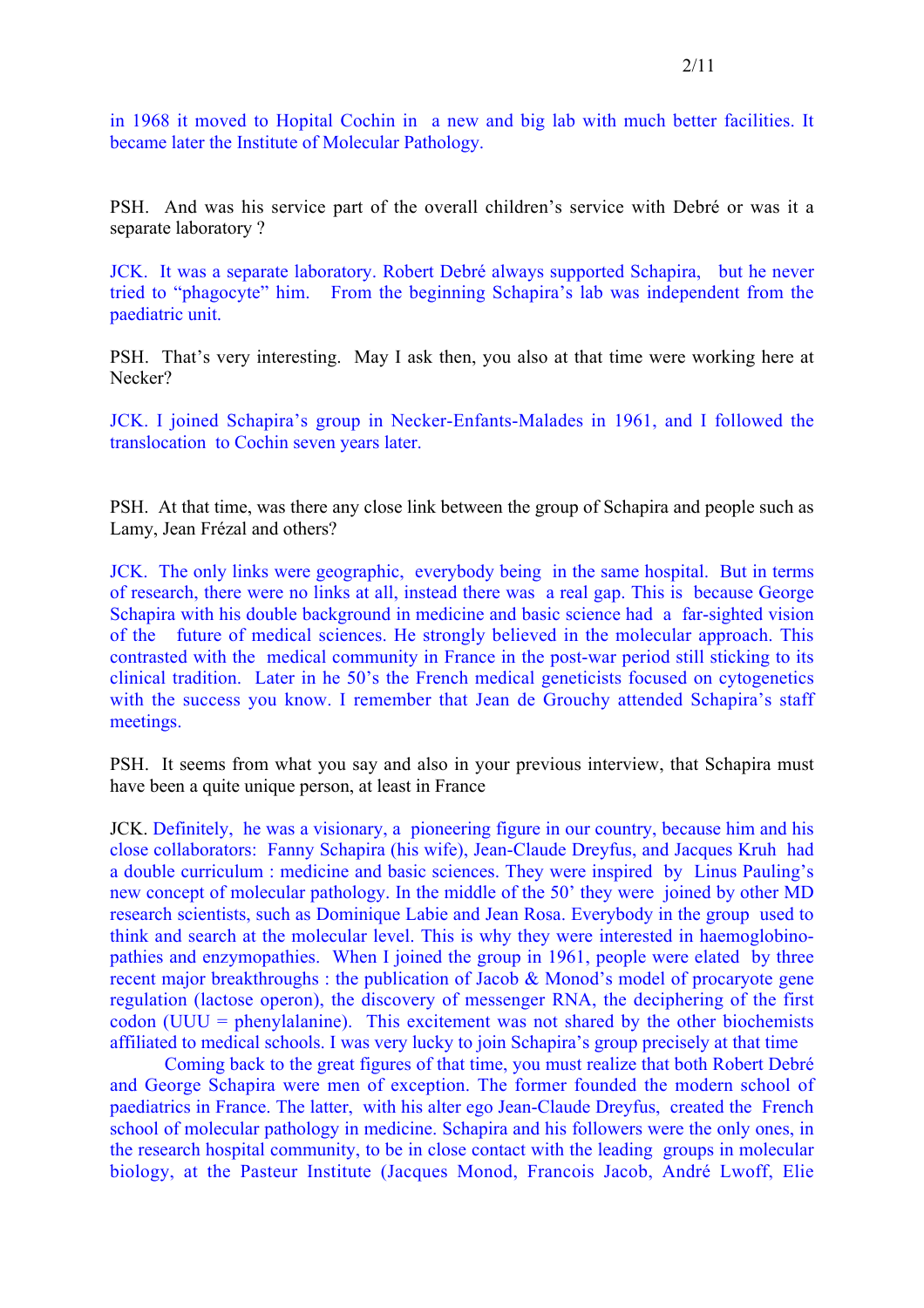Wollman, François Gros), and at Gif (Piotr Slonimski). Also they had connexions abroad with prominent scientists such as Max Perutz, David Rittenberg, Irving London ...

PSH. I'm very interested to hear you say that Schapira was almost the only link between the mammalian and human biochemical molecular workers and Monod and Jacob, because to me it's extraordinary, that Monod and Jacob and also Ephrussi were so much ahead, and yet in France very isolated almost. I would have expected, because Ephrussi, Monod and Jacob were in Paris that all the rest of people in Paris would immediately go to them and try to form links, but was this the case or do you think they were not understood by most people?

JCK. Such links were an exception in medical circles. You must realize that during these post-war years, and even until the late 60', the old-fashioned antagonism between medical schools and science schools still prevailed. Both communities ignored each other, and the MD and PhD simultaneous cursus was almost impossible. I experienced that myself.

PSH. Did you go to the courses of Ephrussi and L'Héritier?

JCK. No. These prominent figures were basic geneticists and, as I told you, my academic training was in medicine and biochemistry, not genetics. I am a medical biochemist who jumped on the analysis of defective human genes as soon as it became feasible, ie around the beginning of the 80'.

PSH. So when you came to work with Schapira, was Dreyfus also there at that point ?

JCK. Yes. He was with him from the very beginning, and he may be considered as the cofounder of the group.

PSH. And what was your first major project then, when you started work with the group?

JCK. Jean-Claude Dreyfus, who was my mentor, was interested in G6PD deficiency, one of the first enzymopathies to be discovered (1956). He was really thinking as a molecular geneticist, and was very excited about Mary Lyon's theory of random X-inactivation in females. I am saying "theory" because her concept was just emerging and was still not universally accepted. G6PD deficiency, an X-linked disease, was a good model to try to obtain a direct demonstration of chromosome X mosaicism in humans. We devised a system to visualize this mosaicism in red cell of female carriers of the G6PD trait. It was a functional test based on the NADPH dependent capacity of reduction of methaemoglobin. Since the only source of NADPH in mature circulating red cells is G6PD, in case of mosaicism one should see a double population of red cells: metHb positive (G6PD-) and metHb negative (G6PD+). It is what we obtained through a collaboration with Marcel Bessis, a great cytohaematologist, who could perform spectrophotometric analysis in a single red cell. Just before us Fialkow in the US, using a different method, had come to the same conclusion, and our work was only published in our vernacular Comptes-rendus de l'Académie des Sciences.

PSH. Was it around this time that you spent your year in America?

JCK. Yes, this was in 1966-1967, in Ernie Beutler's lab at the National City of Hope Medical Center in Duarte, few miles east of Pasadena. At that time I was focusing on red cell enzyme defects and I was fascinated his contribution to the field. Once, in 1965, Ernie came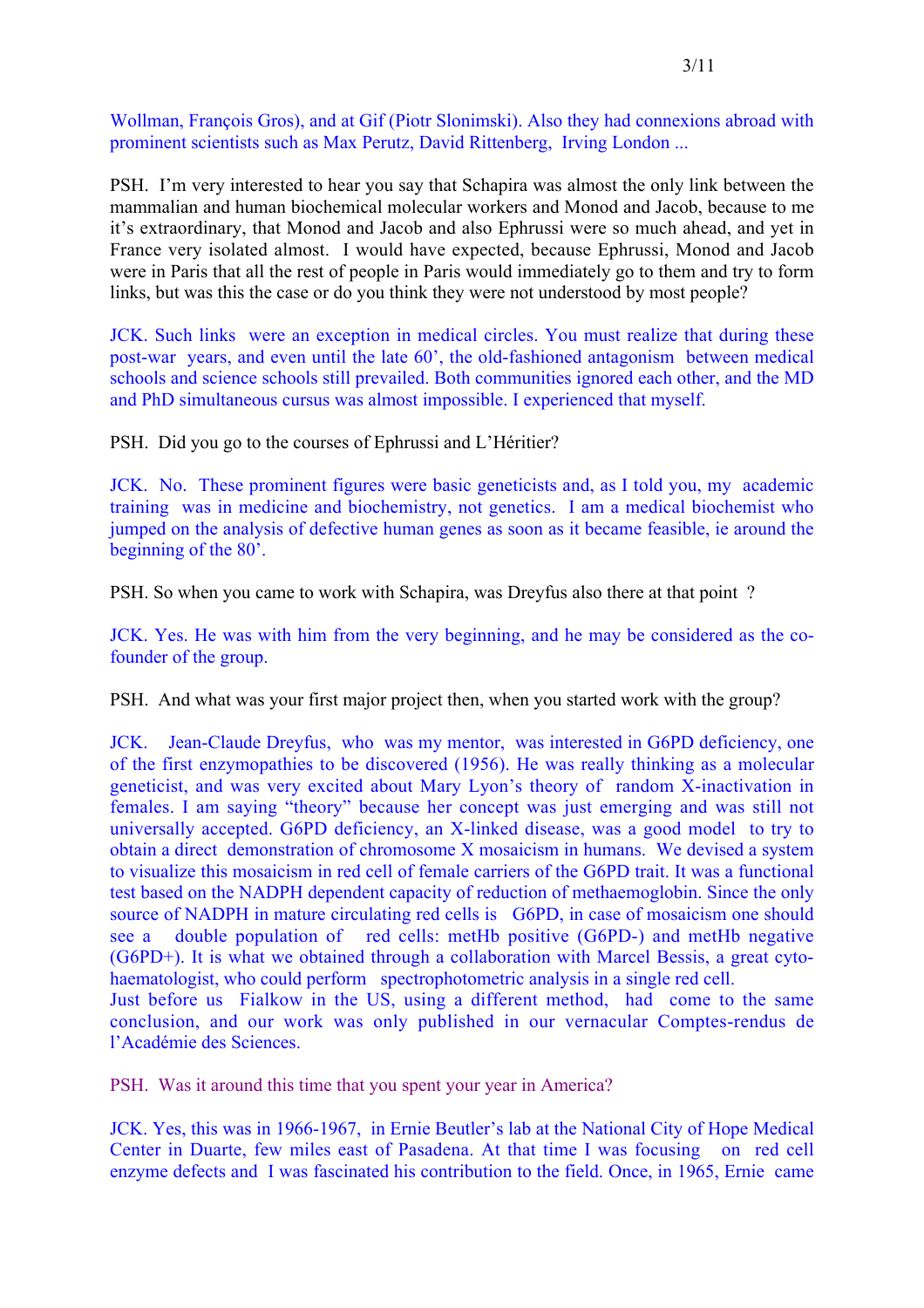to visit Schapira's lab and we immediately got along very well. He offered me to come to his place for a year or so, which I did the following year. It was the best period of my life. Beyond the pleasure to enjoy California , with my wife and our two daughters, I discovered the American way of doing medical science

I learned a lot from Ernie, and notably how to write a paper in English. As soon as experiments were conclusive, he used to jump on his dictating machine and produce a superb crystal-clear manuscript, not a draft. While in Ernie Beutler's group I had my first papers in good journals. All were related to red-cell enzyme defects, with particular focus on the quantitative and qualitative analysis of defective alleles.

When I came back to Paris I concentrated with Alena Leroux on genetically determined methaemoglobin reductase deficiency, and we defined the molecular basis of the two types : type I benign, affecting only red cells and easily managed by methylene blue; type II, with severe neurological impairment and death in infancy. We also developed a prenatal enzymatic test for type II disease.

 You can see that the kind of work I was doing at that time, although orientated towards genetic diseases, was done at the protein/enzyme level , using the conventional methodology of biochemistry.

PSH Can I ask at that time, was the Schapira group still involved with muscle disease or had it finished its time with muscle disease?

JCK. This is an important issue. When I joined the group in '61, the muscle topic had already reached its acme. I am refering to the fact that the Schapira's (George and Fanny) and Jean-Claude Dreyfus were the first to discover a significant rise of serum level of glycolytic enzymes in myopathic patients. They studied mainly aldolase and LDH (late 1950'). Soon after, Ebashi in Japan found the elevation of creatine-phosphokinase (CPK), an enzyme more specific to muscle. Anyhow either enzymes were elevated in the serum of all patients with DMD and also in female carriers of this X-linked disease. These findings elicited a lot of excitation because they were the first biological hallmark in DMD, a deadly disease that had suffered from about 100 years of ignorance and neglect. Also it raised the hope that high serum CPK might be used for carrier detection, but it was rapidly found that 1/3 of obligate carriers had normal blood CPK, and that a normal level was not conclusive. They left the field of muscle and concentrated on other topics in which the molecular connotation was more pregnant.

PSH. Do you think it was a conscious decision of Schapira to stop working on myopathies because it was too complex a model, or was it that some other work assumed more importance?

JCK. For both reasons I think. It was a courageous and shrewd decision, taken after years spent to study muscle proteins in normal and pathological conditions. Schapira and his senior collaborators realized that the molecular basis of DMD could not be discovered by the then available tools of protein and enzyme biochemistry. They concentrated on diseases more accessible to a molecular approach, such as hemoglobinopathies (with Jean Rosa and Dominique Labie) , enzymopathies (Jean-Claude Dreyfus) and cancer and regeneration in connection with isoenzymes (Fanny Schapira). In the lab Jacques Kruh was a genuine molecular biologist. He lead the only group working on fundamental subjets, such as protein synthesis, chromatin proteins.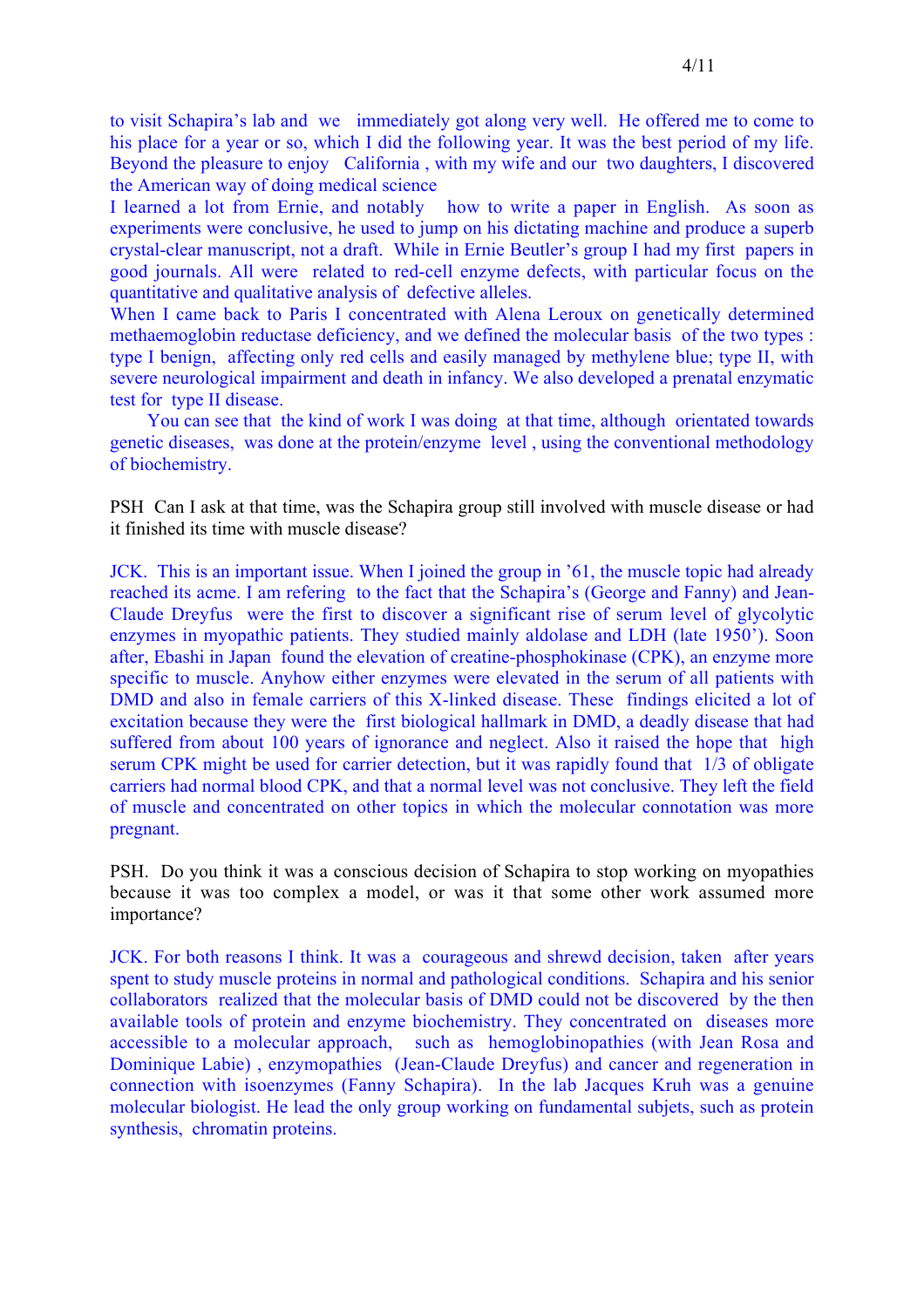PSH. When did you first meet Bob Williamson? Was this in relation to the haemoglobin work?

JCK. Yes. I think that Schapira and his collaborators met Bob at the Pasteur Institute where they paid frequent visits to Jacques Monod's group. At that time (1961), François Gros had just provided a strong experimental evidence for the existence of messenger RNA as an intermediate molecule between DNA and proteins. Schapira and his team were trying to apply to *H. sapiens* the molecular biology methods and concepts elaborated in lower organisms. They showed that an acellular extract of human reticulocytes could monitor the synthesis of human hemoglobin on rabbit ribosomes. In doing this interspecies experiment, Schapira was inspired by the famous saying of Jacques Monod "*Everything which is true for E.coli is true for the elephant !"* Unfortunately these results were not published in a big journal, and the credit of this demonstration remains restricted to a small circle. Bob was working at the Pasteur Institute in these days and was aware of Schapira's program. Recently, almost 50 years later, Bob told me that he is still impressed by Schapira's contribution in the early applications of molecular biology to huamn models. He said *"You know, Jean Claude, after all George Schapira was the first to provide an experimental evidence for the existence of messenger RNA in mammals".* Bob was fond of France and came as often as possible. With years we became close friends, and when in 1978 I decided to shift from proteins to genes he was very supportive. I had suddenly realized that genetics had become molecular, and that the gene approach of inherited diseases opened fantastic perspectives. I was a layman in the field, and had never touched DNA, whereas Bob belonged to the small and exclusive circle of experts in "genetic engineering". He strongly encouraged me, providing guidance and training.

PSH : may I ask you what triggered your big move ? [this phrase is in fact formulated by JCK to help articulation]

JCK : I had been fascinated by YW Kan's presentation at the International Congress of Haematology in Paris showing a Southern blot on which the alpha-globin gene was clearly missing in a DNA sample from a newborn with hydrops foetalis due to alpha-thalassaemia. I was flabbergasted by this first tangible visualization of a gene deletion.

PSH. What year was that?

JCK. The epiphany occurred in 1978. Following that revelation I had to operae a total reconversion of myself and of my group. . Fortunately at the Institute of Molecular Pathology the other group leaders, Georges and Fanny Schapira, Jean-Claude Dreyfus, Jacques Kruh, Dominique Labie, and the young bright rising star Axel Kahn, were also keen to embark into genetic engineering. At the same time at Créteil University Hospital Jean Rosa, a product of Schapira's school, started working on genes of hematologic interest. The INSERM fully supported me in the building of a P2 laboratory. The big controversy about the presumed dangers of gene manipulations was over, but the regulation about confinement was still very strict. The INSERM also welcomed my first project on human chromosome 22 mapping. Bob Williamson was instrumental in the reconversion . He put me in relation with Brian Young who was performing chromosome sorting in Glasgow. He also sent over for 6 months Rob Elles to teach us the methodology in situ. He also offered to take me to his lab at St Mary's for some training., and I spent a "sabbatical" fortnight there to learn Southern blotting. At St Mary's, Bob was chasing the first disease genes with the "reverse genetics" approach, later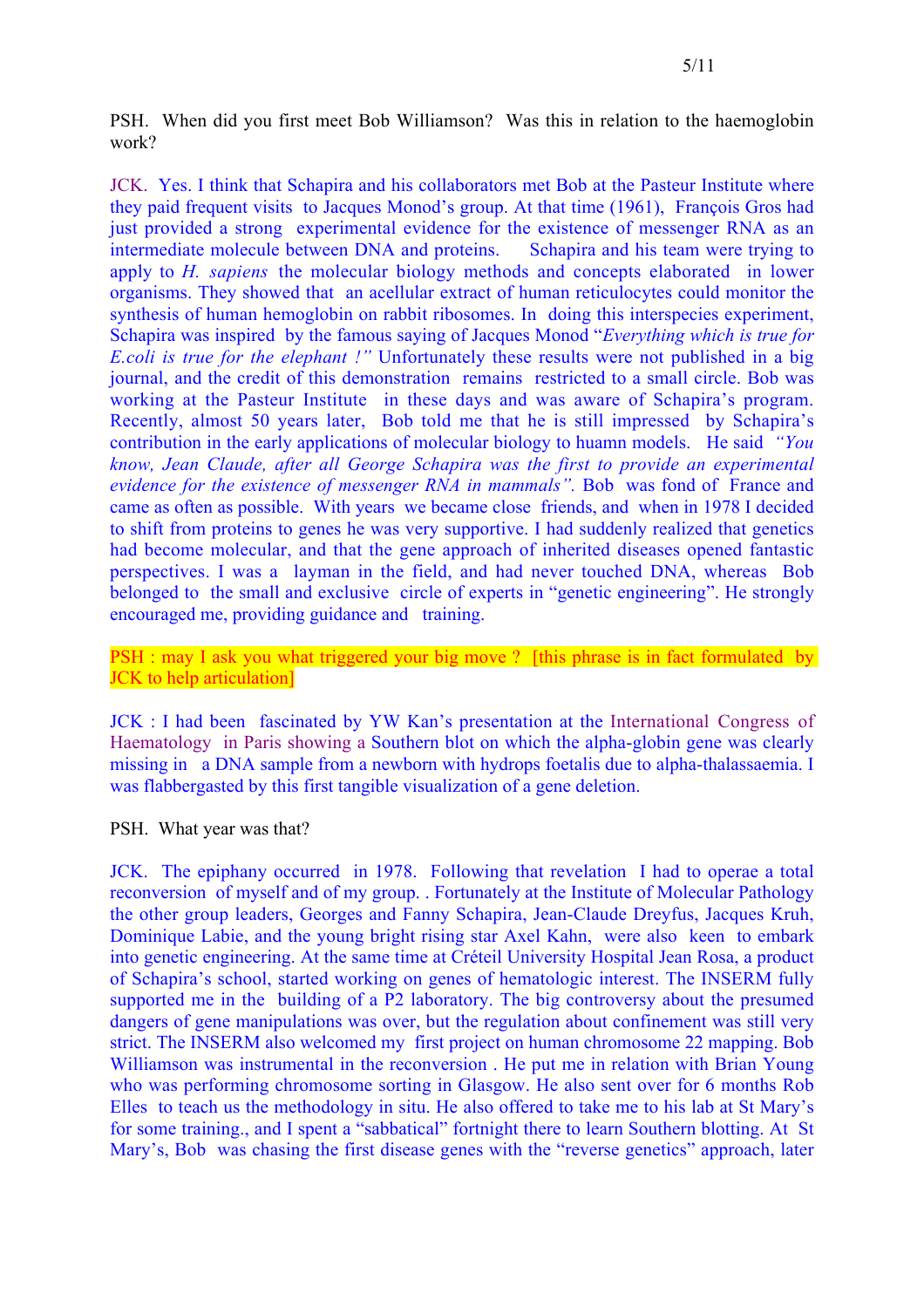recoined "positional cloning". In a sense we were on convergent paths : Bob going from basic science to medicine, and myself the other way around.

PSH. Kay Davies was there at that time also?

JCK. Kay Davies was there doing her post-doc, and searching the DMD gene. The strategy was to use RFLP's of the X chromosome to do linkage analysis. I would like to mention an anecdote. I remember Bob in his small office discussing with Jim Gusella and Kay. Jim was after the Huntington disease gene, not even mapped yet. He said he had in his fridge about a dozen of probes for various mapped RFLP. Fortunately among them was the famous G8 probe which allowed himt to provide in 1983 the first assignment of the HD locus to the tip of chromosome 4 short arm. This unbelievable luck was followed by 10 years of hard labour to reach the *HD* gene.

PSH. Now chromosome 22, was it at that point you became involved with the gene mapping meetings?

JCK. Yes.

PSH. And remind me, which year was the gene mapping meeting here in Paris.

JCK. That was '87, Human Gene Mapping 9. It was organised by Jean Frézal who was leading the French school of medical geneticists. Among many other things he was interested in chromosome mapping of human genes, and he was a pioneer in France in establishing with Nguyen-Van-Cong and Dominique Weil the methodology of man/rodent somatic hybrids. The first markers were proteins, and later DNA probes. Jean Frézal chaired the HGM9 international meeting and at this occasion he created the computerized disease oriented human gene database "Genatlas", which thrived in spite of a harsh competition, and is vivid today, 20 years later, under Martine Le Merrer's supervision

PSH. I think you were Chair of the Chromosome 22 Committee.

JCK. Yes. At that time this Committee had also to deal with chromosomes 21, and 20. I was appointed for the first time in 1985 at the HGM8 meeting in Helsinki, chaired by Albert de la Chapelle.

PSH. Did you kow Albert before ? [this phrase is in fact formulated by JCK to help articulation]

JCK. Yes. In 1982 he spent a sabbatical year in my group at Cochin. He was already a reknown cytogeneticist and he wanted to acquire some skill in the new methodology of molecular genetic methods. It is André and Joelle Boué who had recommended him to come to our lab to get trained. I was amazed since we were ourselves almost freshmen in the field ! But the Boués' knew my efforts to develop the new technology in a medical environment and they trusted me. At that moment I was working on a rare non-random translocation variant t(8q24;22q11) in Burkitt lymphoma cells. In this rearrangement the pathological event was supposedly an undue juxtaposition of the *MYC* gene (at 8q24) and the lambda light chain immunoglobulin gene (*IGLC* at 22q11) . This was an ideal model to merge cytogenetics and molecular genetics, and Albert came in quite timely. He succeeded in using for the first time (for him and us) the chromosome in situ-hybridization using cloned probes,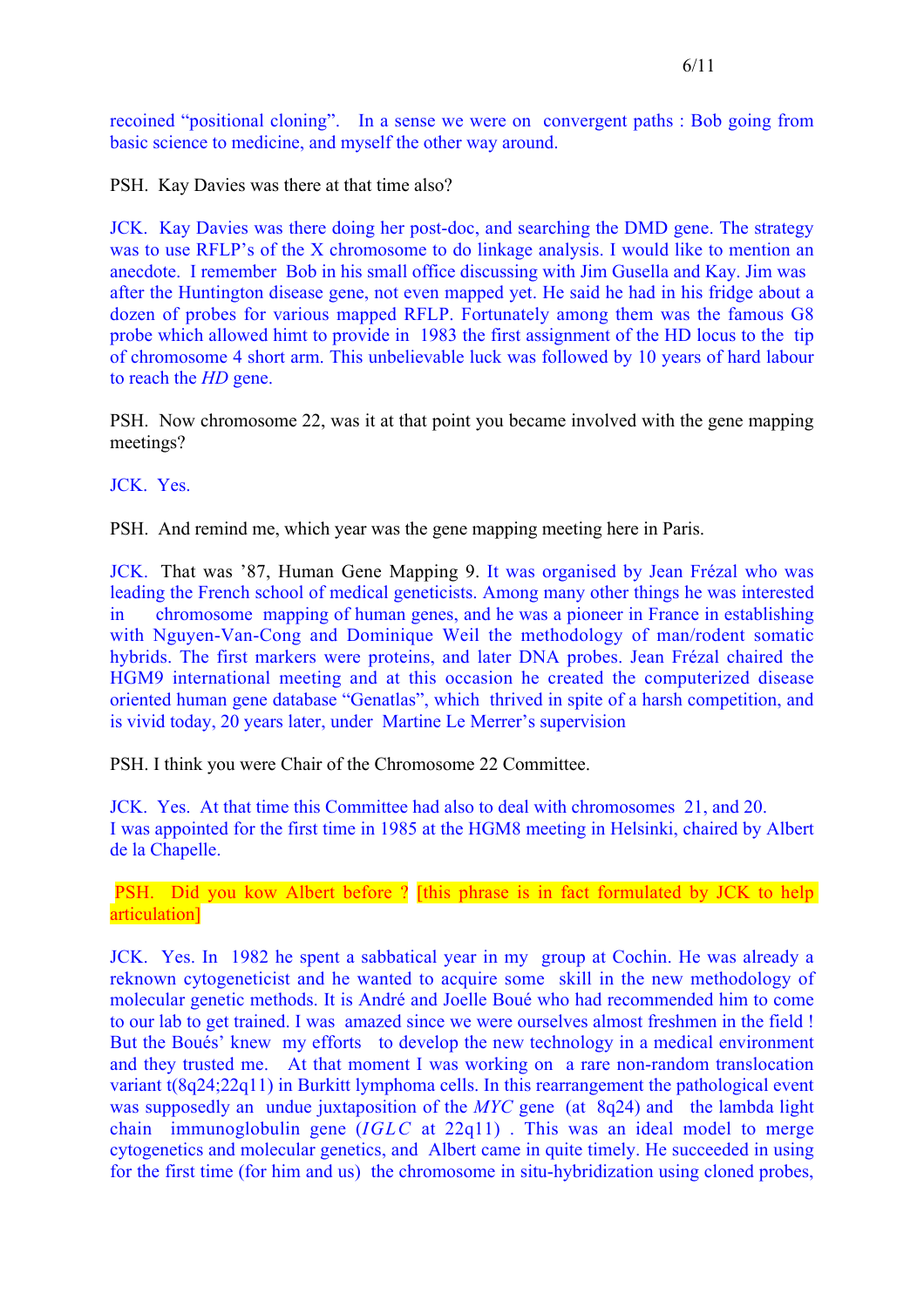and could demonstrate that sequences of the C-region were translocated onto chromosome 8. Two years later Albert was the Chairman of the 8<sup>th</sup> Human Gene Symposium in Helsinki and he invited me to chair, along with Patricia Tippett, the chromosomes 20, 21 and 22 Committee. I did the same in subsequent HGM Symposia : in Paris with Ben Carritt (1987), at Yale with Beverly Emanuel (1988 and 1989). You remember that the last meeting of the HGM series, initiated by Victor McKusick in 1973, was held in London in 1991. With Bev Emanuel I organized in 1991 in Paris the first international workshop on human chromosome 22.

PSH. How did it happen then that you came back to muscle disease?

JCK. You remember that in 1961 Georges Schapira had given up the quest for the molecular basis of DMD. Twenty years later D. Botstein, R. White, M. Skolnick et R. W. Davis in their seminal paper explained the fundamentals of reverse genetics, using the newly discovered RFLP as tools for linkage analysis. Remarkably the authors were basic geneticists working on animal models and not on human diseases. However they envisioned a mapping strategy expected to solve several paradigmatic irking medical enigmas such as cystic fibrosis, Duchenne Muscular Dystrophy, Huntington disease. I was illuminated by this paper and I thought that perhaps I should try to fulfil Schapira's dream. Bob Willimason had already started hunting for the « culprit gene » of DMD. He was also chasing other monogenic disease genes : CF and later Friedreich ataxia. He convinced me that this new approach of medical enigmas would soon enter in the scope of academic hospitals. I concentrated my efforts to build a lab and a team dedicated to the direct application of gene pathology to medicine. I campaigned to convince administrators that we had to introduce molecular biology into hospitals. The targets were the AP/HP (Assistance Publique/Hôpitaux de Paris), the INSERM and also the AFM. All responded favourably to my proposal to deal first with molecular diagnostic of DMD. Being new in the field of gene hunting , I did not pretend participate in the main platoon, but I thought we might anticipate and get prepared to apply the discoveries to patients' DNA. The project was facilitated by the fact that in Schapira's lab Jean Demos alone had courageously kept busy with DMD, even after this topic was dropped in the group. He was basically a clinician, and had joined Schapira in the early 50s to work on myopathies. He was the only one in the lab (with Raymond Sadi who worked on haemochromatosis) to see patients. He created in the early 60' a specialized consultation of myopathic children in Jean Frézal's department. He used to see many families and in Schapira's lab he tried to find the cause of DMD on blood and muscle samples with biochemical tools. This approach was hopeless and did not result in any scientifically relevant findings. However he also tried to help the families both at the level of common and orthopaedic care, and at the psychological level. He comforted them in the belief that the disease is not helpless and that the search of the cause is a necessity if one wants to do genetic counselling. The AFM has ever since remained grateful to his humane contribution. Thanks to Jean Demos there was a registry of numerous families and a collection of frozen muscle samples. I also approached the AFM (Association Française contre les Myopathies). Its charismatic President, Bernard Barataud, was quite interested when I told him that with the reverse genetics strategy we were « doomed to win ». This was because in Bob's lab Joanna Murray, Kay Davies, Peter Harper et al had just found evidence that the DMD locus resided at Xp21.2. You remember their memorable paper in Nature (october 1982) reporting the first linkage with the RC8 RFLP, and soon after the paper on the flanking marker L1.28

PSH. Yes I remember very well.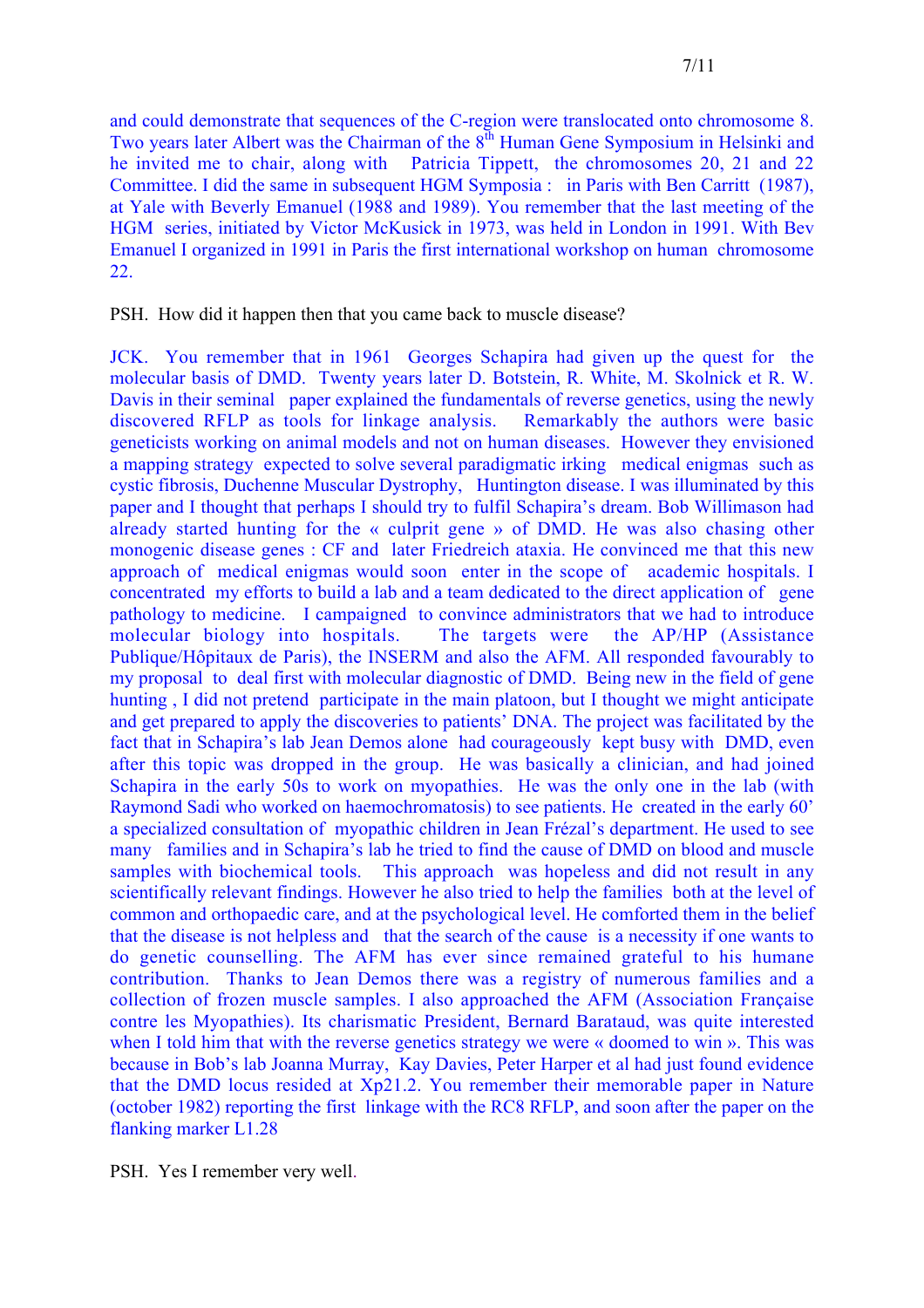JCK : Shortly after came the big discovery that Becker and Duchenne diseases were in fact allelic. I've forgotten the name of the first author but I remember she was in your service.

PSH. Helen Kingston.

JCK. I was quite excited about this discovery, totally unexpected at least by me.

PSH. I must tell you, as an aside, something about that paper, because as you know until then, it was thought that Duchenne and Becker were at different ends of the chromosome, and when Helen Kingston, who was a clinician but taking a break to do research, she started this work, very diligent and she came to me, first family, two families. At that time there were problems with the probes on the long arm and so I said to her well, why don't you start looking at the short arm, then you will be able to exclude it from the short arm and then go to the long arm.

## JCK. That's fantastic.

PSH. So then, she came to me and said, I have looked the short arm probes and I can't find any recombinants. I remember I said to her well do a few more families because I'm sure what will happen is, the next family you will find lots of recombinants. So she went away and did some more families and still no recombinants.

JCK. This is serendipity.

PSH. That was serendipity. So we showed this and published this, but there was one other thing, we had a site visit from the British Muscular Dystrophy Association, Peter Lachman, you may remember, and we had this grant for Duchenne and so we showed him these results on Becker dystrophy and he was furious. He said "How dare you spend this money we have given you for Duchenne muscular dystrophy on some completely different disease. Everyone knows it's different!"

JCK. Oh I love that story ! But now you are reversing the situation: you are telling me your own story, which I enjoy so much !

PSH. Yes and I must stop.

JCK. Please don't. I like this sort of anecdote. I thought it was some sort of wild guess you made with Bob to check immediately whether Duchenne and Becker were allelic or not.

PSH. It was. Indeed it was, but our hypothesis was to show that they were different, not to show they were the same.

JCK. In fact the concept that they are different was so deeply rooted in minds and books, that even Alan Emery continued for some time to treat the two entities in two different chapters of his book. Regarding genetic diseases becoming molecular I would like to come back to the historical paper of Botstein et al. As I said I was somewhat bewildered that these specialists of yeast or Drosophila would focus their discussion on the expected impact on human genetic diseases. Among these they mentioned Huntington disease as being a big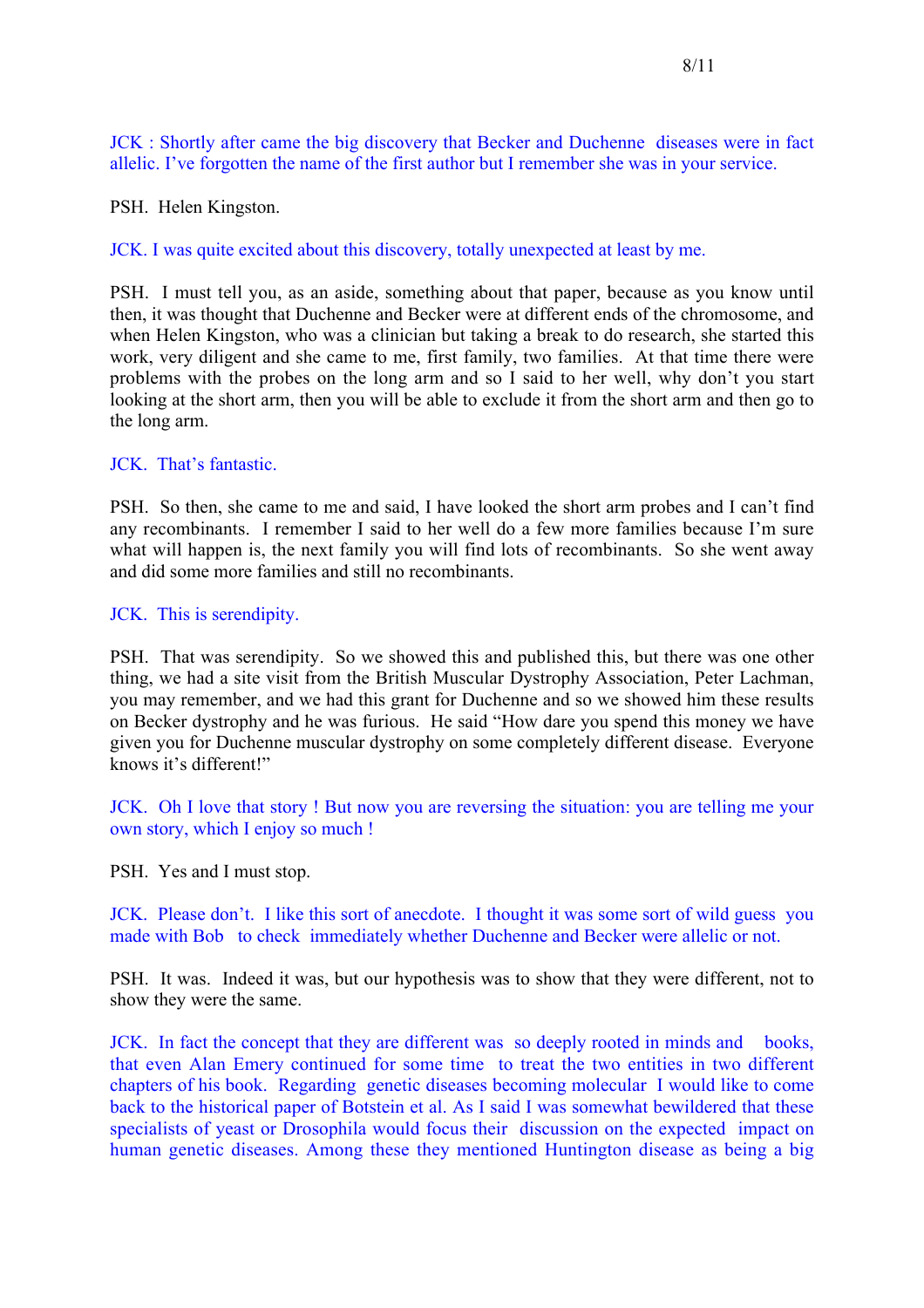genetic challenge. This surprised me because here in France this disease was not on the agenda of medical geneticists.

PSH. Yes. Maybe this reflects the paediatric origins of medical genetics in France.

JCK. Yes. You are right. This point is important if you make a comparison between our countries..

PSH. Yes. It's something which has come across very strongly, and I was told also that Robert in Lyon had great difficulty in being accepted, because he was an adult physician and neurologist.

JCK. Yes I knew Jacques-Michle Robert. He was quite interested in DMD. But he was completely rejected by Frézal.

PSH. So you felt this gave you the opportunity now to come back to muscle disease with new tools.

JCK. Yes. It seemed to me that an unsolvable enigma such as DMD would be the first to benefit from the gene approach. Putting one's finger on the DMD gene did no longer seem utopic.

PSH Coming back to AFM and your links there.

JCK. As I told you, when the DMD locus was mapped by linkage analysis I approached the AFM, trying to convince its President, Bernard Barataud that it was a real breakthrough, and that further progress depended strongly on the cooperation of patient's families. I remember our first meeting. He was in my office with two other co-founders of AFM (René Cadoret and Michel Pignolet) and I explained them on a blackboard the principle of linkage analysis and chromosome walking . When I finished Bernard stared at me and said : "*I did not understand a single word of your explanations, but I have the feeling that we have to trust this strategy that may eventually bring us to the gene"* . Then he added that this was in contrast with the junk he had heard for so many years and from so many charlatans.

PSH. This is the value of someone directing these foundations who has the ability to see what is needed.

JCK. Yes, but Bernard Barataud was exceptionnally clearsighted. Did you ever meet him?

PSH. Not for interview here, no.

JCK. For your project you should.

PSH. It's like I said, every person I have talked with gives me the names of 5 more people, and you are no exception.

JCK. You know he is the man who built the first industrial laboratory facility called Généthon. This entirely novel organisation produced in an astounding short period of time the first human genome linkage and physical maps, with the help of the CEPH (founded by Jean Dausset), and two big brains : Jean Weissenbach and Daniel Cohen.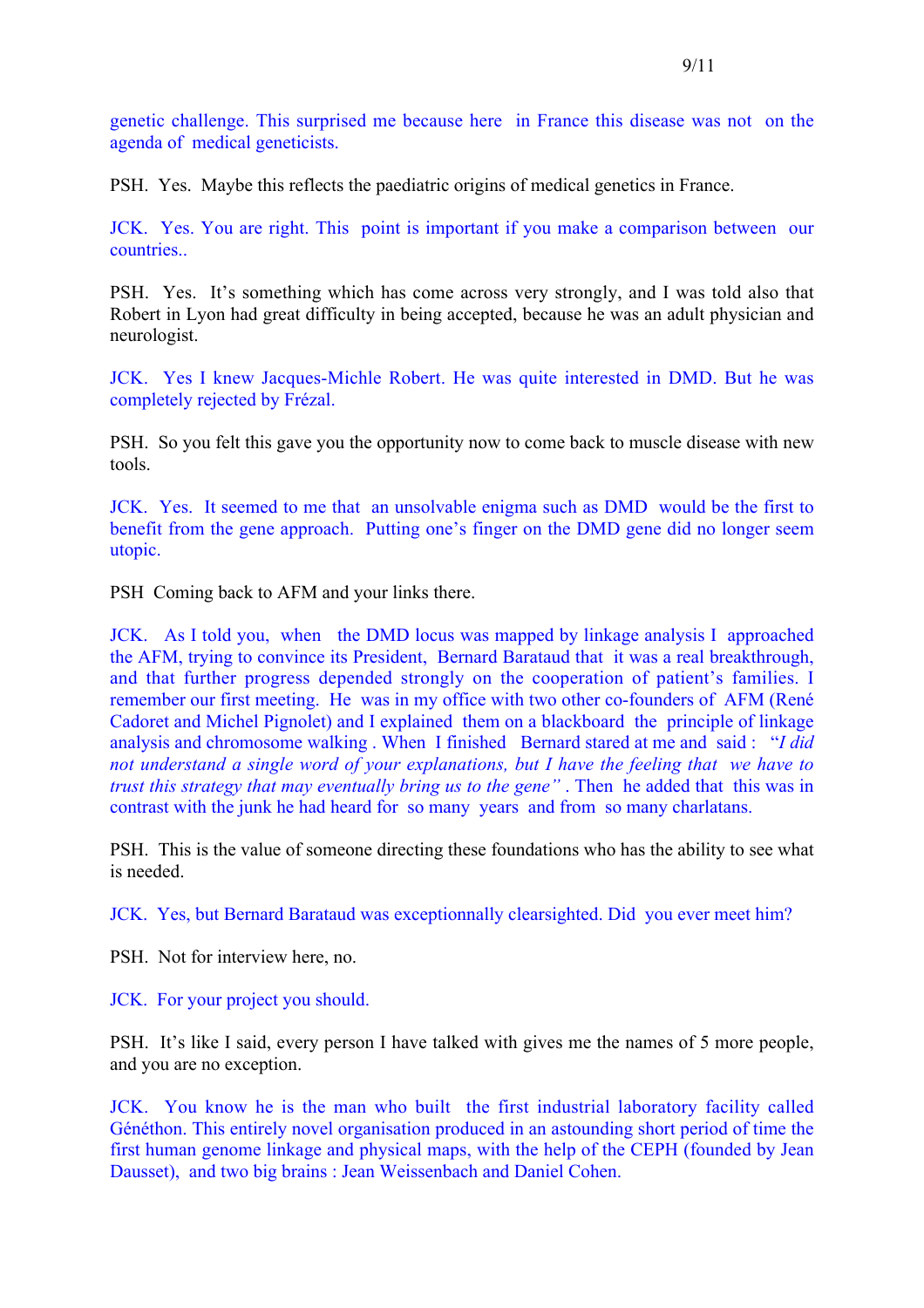PSH. Absolutely, and I think this to me is extraordinary, how not just for muscle disease but how he reunited it with the mainstream of the building of a general morbid map of the genome.

JCK. I can give you another trait of his amazing ability to anticipate.Two or three years after having launched the Généthon and harvested the first fruits, he convened the scientific council of the AFM chaired by François Gros, and urged us to do some brainstorming to imagine the future of this enterprise. Before having finished with Genethon I he was already dreaming of Généthon II !

PSH. Yes, now that's a true genius. Jean-Claude, we must finish soon but there are a couple of things I would like to ask. I have spoken with a number of people about their early experiences in France in relation to World War II, because for you, especially for someone with Jewish background, these must have been years of devastating problems and am I right this must have had major influences on you. Is it something which you feel comfortable to say anything about?

JCK. Well, it is too long a story to be told here. Let me just say that I was almost 10 years old in June 1940 when the disatrous defeat occurred. It resulted in the fall of the legal Republic regime and the installation of a pro-German government headed by Maréchal Pétain, settled in Vichy and ruling the Southern half of France, not occupied by Germans. We had fled from Paris to Nice where we stayed until the Germans came in (September 1943). Until that date we could lead a normal life, but then we had to hide with false papers. We left Nice to Montpellier and then to Millau, a small town in Aveyron, where we were hidden and helped by a network of people, who were mostly Protestants. They obeyed their moral principles and did not pretend to be heroes. But what they did was heroic, because they exposed their life. Thanks to them we escaped deportation. Other members of the family in Paris and Marseille were not as lucky. Six of them were deported and only one survived. However 75 % of the Jewish community in France escaped extermination, a proportion remarkably high. This is explained by the general reluctance of the non-Jewish population to cooperate with the antisemitic policy. Among them about 3,000 have been officially distinguished and received the Israeli medal of "Righteous among the Nations", but the great majority of French people who saved Jews acted individually at their own personal level. They are the unknown "righteous" soldiers.

PSH. Jean-Claude, thank you so much and I think I will finish recording and thank you for sharing so much with me. It really is a privilege and something which is quite different from what I have heard from other people.

JCK. Listen Peter, I really appreciate the way you managed this interview. Thank your patience

PSH. Thank you Jean-Claude.

#### **End of interview**